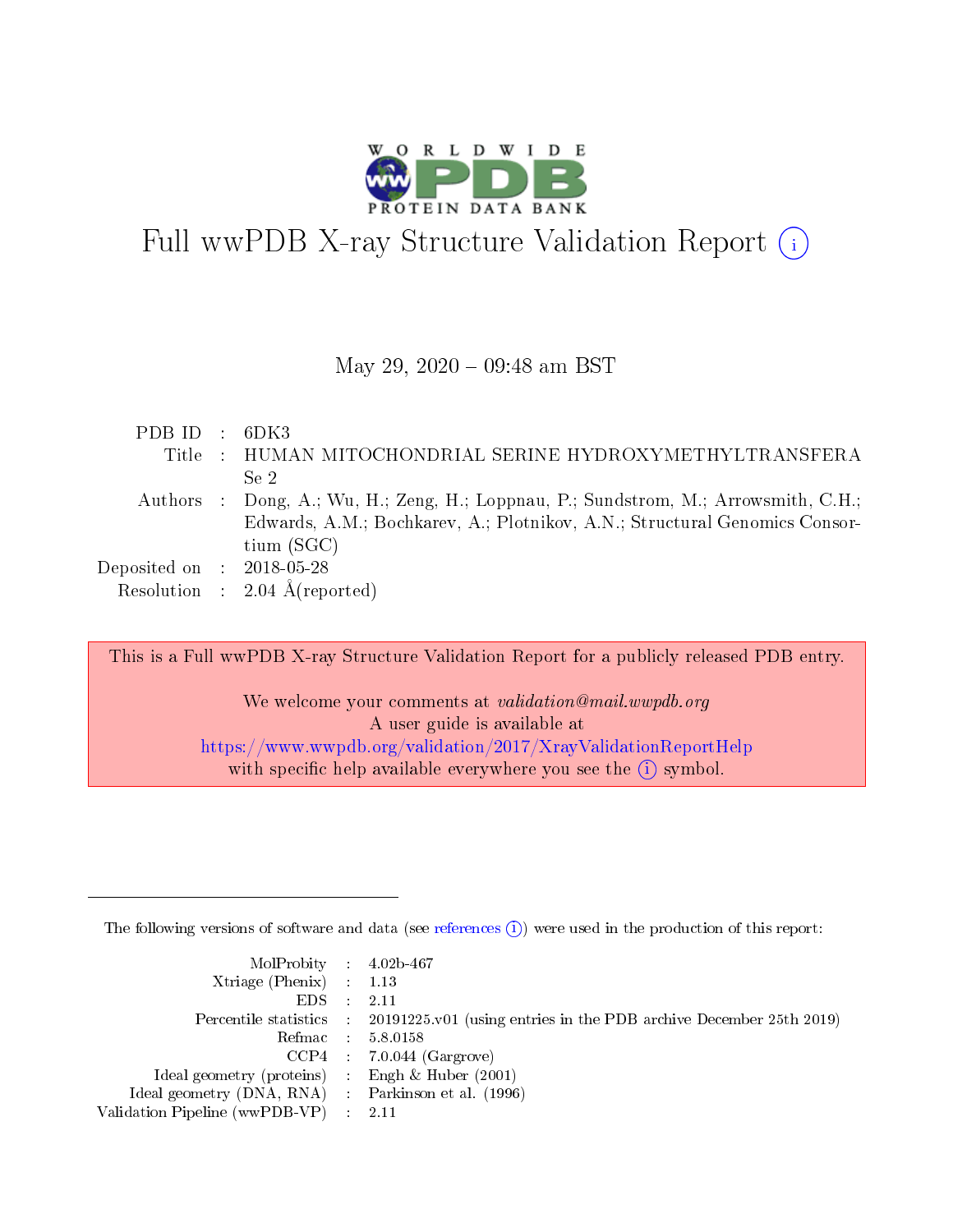# 1 [O](https://www.wwpdb.org/validation/2017/XrayValidationReportHelp#overall_quality)verall quality at a glance  $(i)$

The following experimental techniques were used to determine the structure: X-RAY DIFFRACTION

The reported resolution of this entry is 2.04 Å.

Percentile scores (ranging between 0-100) for global validation metrics of the entry are shown in the following graphic. The table shows the number of entries on which the scores are based.



| Metric                | Whole archive<br>$(\#\mathrm{Entries})$ | Similar resolution<br>$(\#\text{Entries}, \text{resolution range}(\textup{\AA}))$ |
|-----------------------|-----------------------------------------|-----------------------------------------------------------------------------------|
| $R_{free}$            | 130704                                  | $1692(2.04-2.04)$                                                                 |
| Clashscore            | 141614                                  | 1773 (2.04-2.04)                                                                  |
| Ramachandran outliers | 138981                                  | $1752 (2.04 - 2.04)$                                                              |
| Sidechain outliers    | 138945                                  | 1752 (2.04-2.04)                                                                  |
| RSRZ outliers         | 127900                                  | 1672 (2.04-2.04)                                                                  |

The table below summarises the geometric issues observed across the polymeric chains and their fit to the electron density. The red, orange, yellow and green segments on the lower bar indicate the fraction of residues that contain outliers for  $>=3, 2, 1$  and 0 types of geometric quality criteria respectively. A grey segment represents the fraction of residues that are not modelled. The numeric value for each fraction is indicated below the corresponding segment, with a dot representing fractions  $\epsilon=5\%$  The upper red bar (where present) indicates the fraction of residues that have poor fit to the electron density. The numeric value is given above the bar.

| Mol | $\cap$ hain | Length | Quality of chain |    |     |
|-----|-------------|--------|------------------|----|-----|
|     |             |        | 5%               |    |     |
|     | . .         | 488    | 79%              | 7% | 13% |

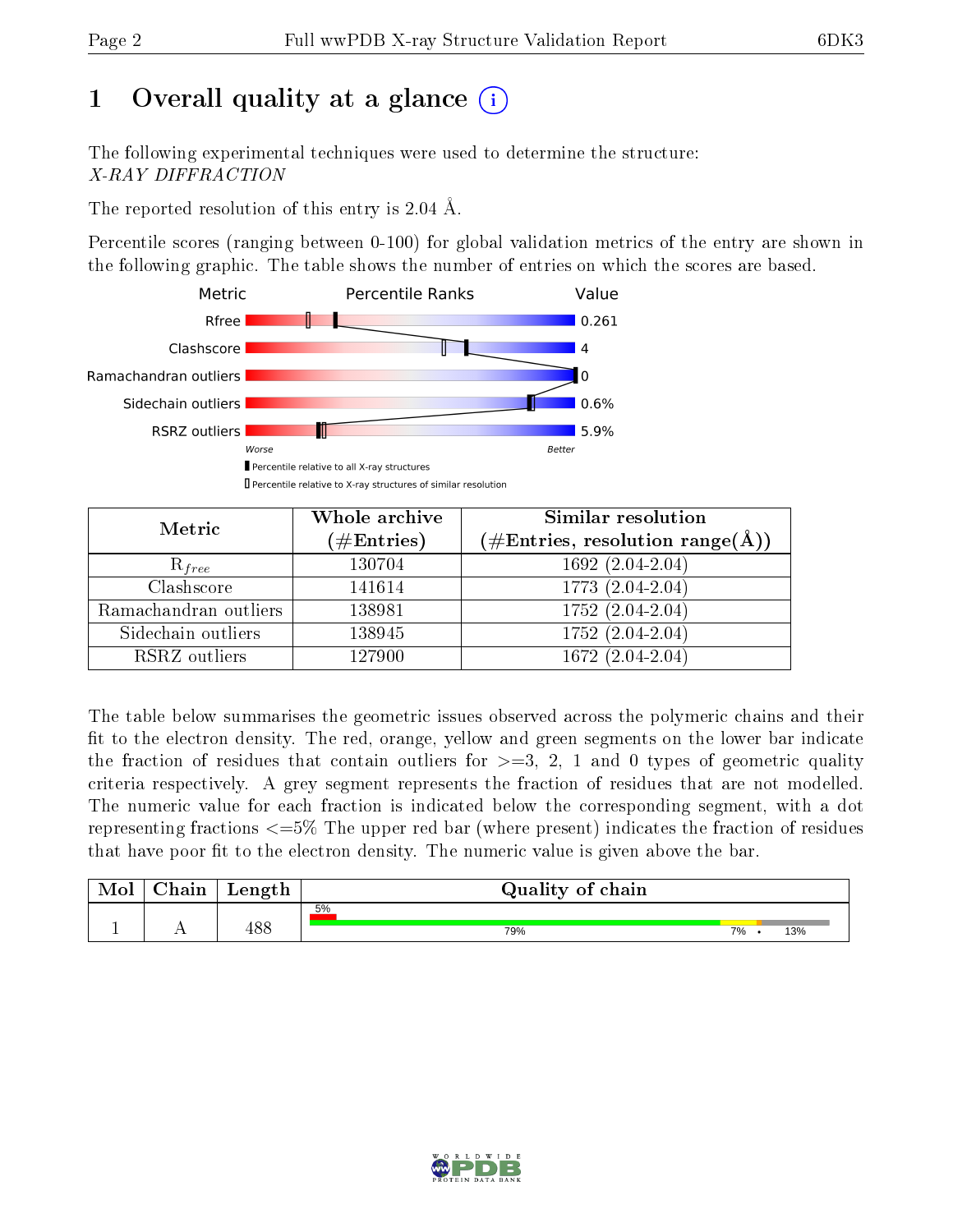# 2 Entry composition (i)

There are 3 unique types of molecules in this entry. The entry contains 3389 atoms, of which 0 are hydrogens and 0 are deuteriums.

In the tables below, the ZeroOcc column contains the number of atoms modelled with zero occupancy, the AltConf column contains the number of residues with at least one atom in alternate conformation and the Trace column contains the number of residues modelled with at most 2 atoms.

Molecule 1 is a protein called Serine hydroxymethyltransferase, mitochondrial.

| Mol | Chain   Residues | $\rm{Atoms}$        |      |     |     | $\text{ZeroOcc} \mid \text{AltConf} \mid \text{Trace}$ |  |  |
|-----|------------------|---------------------|------|-----|-----|--------------------------------------------------------|--|--|
|     | 423              | $\rm Total$<br>3216 | 2019 | 579 | 604 |                                                        |  |  |

There is a discrepancy between the modelled and reference sequences:

| Chain |     |      | Residue   Modelled   Actual   Comment | <b>Reference</b> |
|-------|-----|------|---------------------------------------|------------------|
|       | 285 | "HR- | .conflict                             | UNP $P34897$     |

• Molecule 2 is UNKNOWN ATOM OR ION (three-letter code: UNX) (formula: X).

|  | $\sqrt{\text{Mol}}$   Chain   Residues | Atoms | ZeroOcc   AltConf |  |
|--|----------------------------------------|-------|-------------------|--|
|  |                                        | Total |                   |  |

• Molecule 3 is water.

|  | Mol   Chain   Residues | Atoms               | $\mid$ ZeroOcc $\mid$ AltConf |  |
|--|------------------------|---------------------|-------------------------------|--|
|  | -167                   | Total<br>167<br>167 |                               |  |

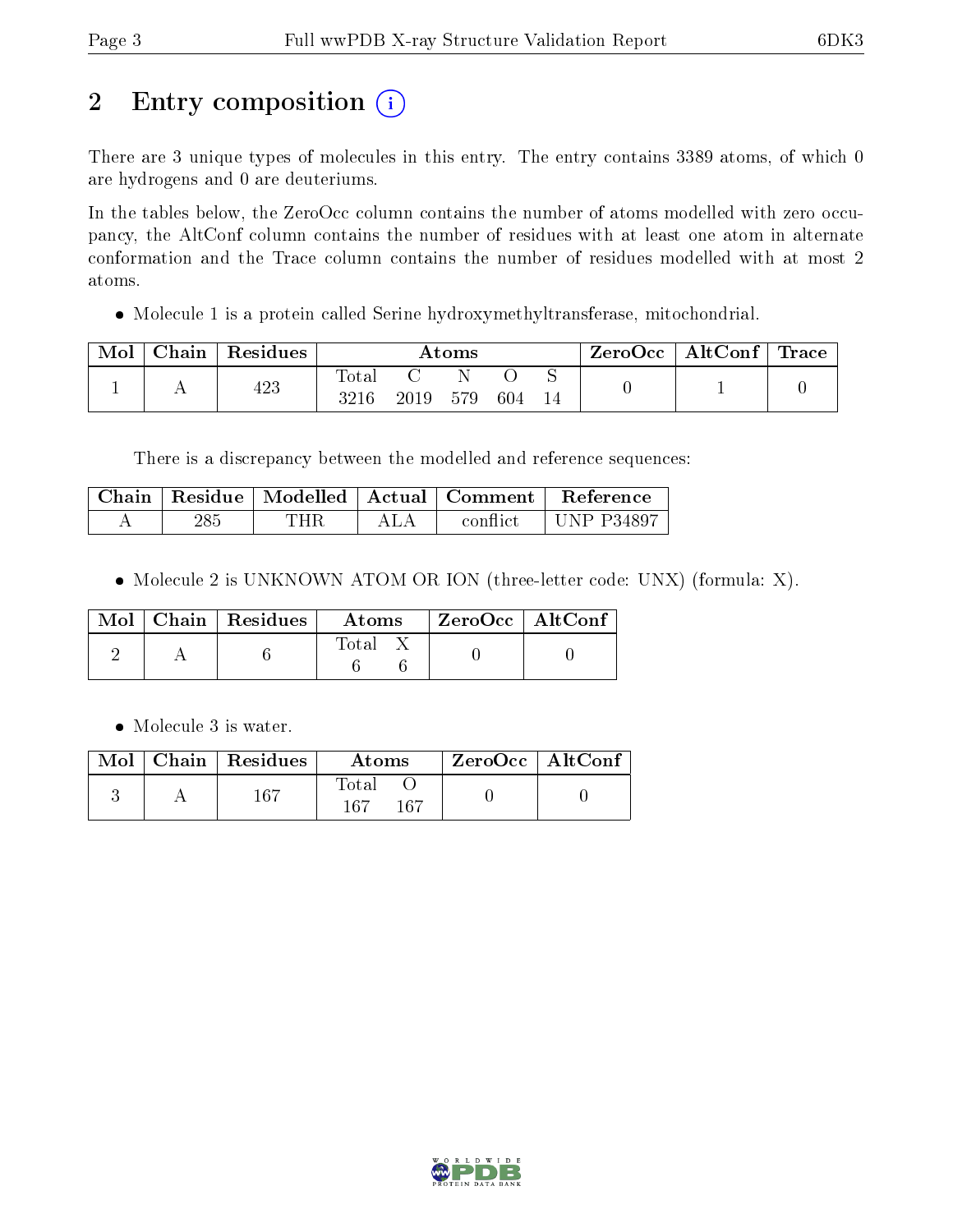## 3 Residue-property plots  $(i)$

These plots are drawn for all protein, RNA and DNA chains in the entry. The first graphic for a chain summarises the proportions of the various outlier classes displayed in the second graphic. The second graphic shows the sequence view annotated by issues in geometry and electron density. Residues are color-coded according to the number of geometric quality criteria for which they contain at least one outlier: green  $= 0$ , yellow  $= 1$ , orange  $= 2$  and red  $= 3$  or more. A red dot above a residue indicates a poor fit to the electron density (RSRZ  $> 2$ ). Stretches of 2 or more consecutive residues without any outlier are shown as a green connector. Residues present in the sample, but not in the model, are shown in grey.

• Molecule 1: Serine hydroxymethyltransferase, mitochondrial



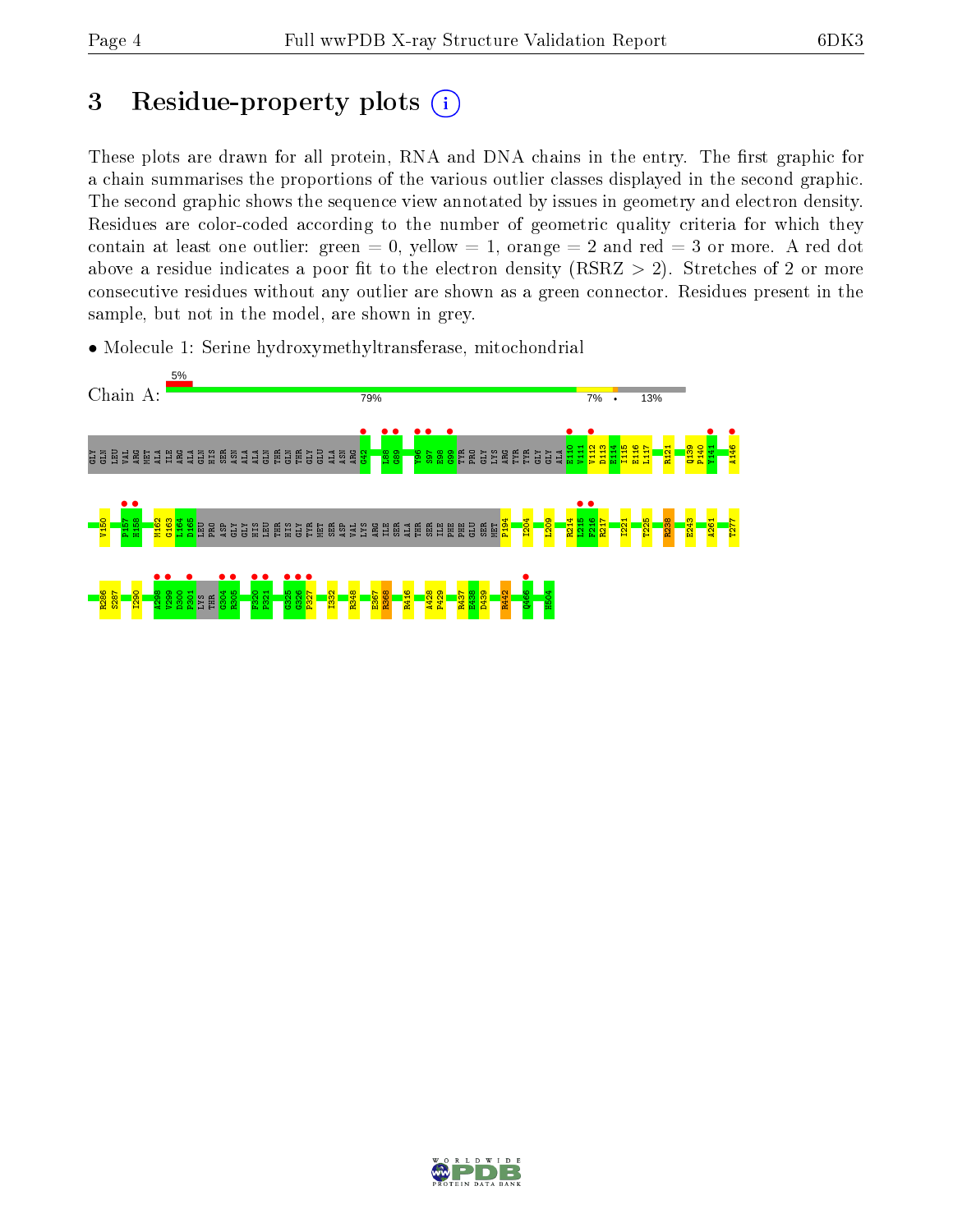## 4 Data and refinement statistics  $(i)$

| Property                                                         | Value                                            | Source     |
|------------------------------------------------------------------|--------------------------------------------------|------------|
| Space group                                                      | C121                                             | Depositor  |
| Cell constants                                                   | 95.03Å 75.03Å 75.20Å                             | Depositor  |
| a, b, c, $\alpha$ , $\beta$ , $\gamma$                           | $90.00^{\circ}$ $108.77^{\circ}$ $90.00^{\circ}$ |            |
| Resolution $(A)$                                                 | $33.56 - 2.04$                                   | Depositor  |
|                                                                  | $33.53 = 2.04$                                   | <b>EDS</b> |
| $\%$ Data completeness                                           | $98.3(33.56-2.04)$                               | Depositor  |
| (in resolution range)                                            | $98.4(33.53-2.04)$                               | <b>EDS</b> |
| $R_{merge}$                                                      | 0.06                                             | Depositor  |
| $\mathrm{R}_{sym}$                                               | (Not available)                                  | Depositor  |
| $\langle I/\sigma(I) \rangle^{-1}$                               | $2.39$ (at $2.05\text{\AA}$ )                    | Xtriage    |
| Refinement program                                               | <b>REFMAC 5.8.0222</b>                           | Depositor  |
|                                                                  | 0.197,<br>0.258                                  | Depositor  |
| $R, R_{free}$                                                    | $0.205$ ,<br>0.261                               | DCC        |
| $R_{free}$ test set                                              | 641 reflections $(2.05\%)$                       | wwPDB-VP   |
| Wilson B-factor $(A^2)$                                          | 37.6                                             | Xtriage    |
| Anisotropy                                                       | 0.500                                            | Xtriage    |
| Bulk solvent $k_{sol}(\text{e}/\text{A}^3), B_{sol}(\text{A}^2)$ | $0.36$ , 55.2                                    | <b>EDS</b> |
| L-test for $\mathrm{twinning}^2$                                 | $< L >$ = 0.48, $< L2 >$ = 0.31                  | Xtriage    |
| Estimated twinning fraction                                      | No twinning to report.                           | Xtriage    |
| $\overline{F_o}, \overline{F_c}$ correlation                     | 0.95                                             | <b>EDS</b> |
| Total number of atoms                                            | 3389                                             | wwPDB-VP   |
| Average B, all atoms $(A^2)$                                     | 48.0                                             | wwPDB-VP   |

Xtriage's analysis on translational NCS is as follows: The largest off-origin peak in the Patterson function is  $5.39\%$  of the height of the origin peak. No significant pseudotranslation is detected.

<sup>&</sup>lt;sup>2</sup>Theoretical values of  $\langle |L| \rangle$ ,  $\langle L^2 \rangle$  for acentric reflections are 0.5, 0.333 respectively for untwinned datasets, and 0.375, 0.2 for perfectly twinned datasets.



<span id="page-4-1"></span><span id="page-4-0"></span><sup>1</sup> Intensities estimated from amplitudes.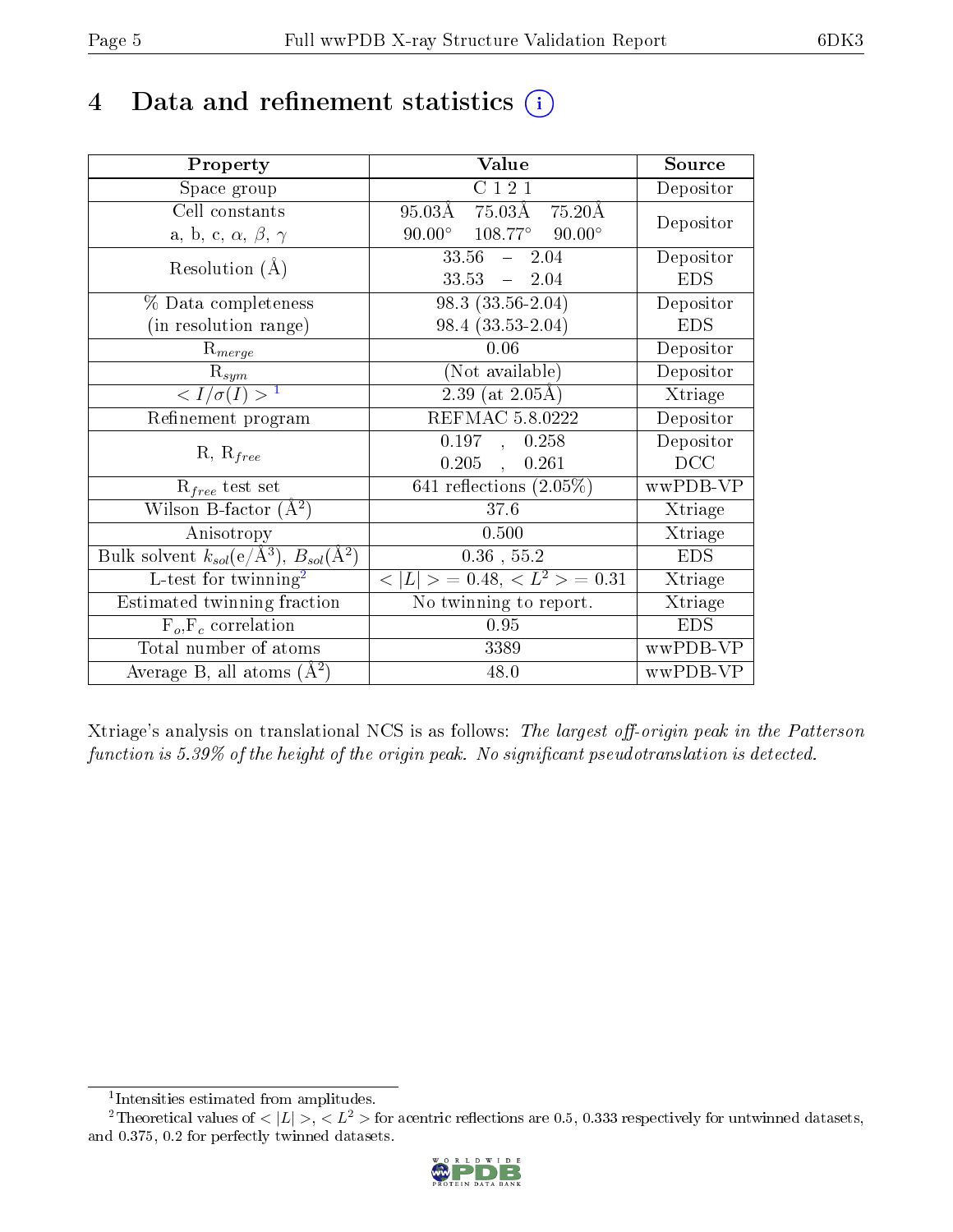# 5 Model quality  $(i)$

### 5.1 Standard geometry  $\overline{()}$

Bond lengths and bond angles in the following residue types are not validated in this section: UNX

The Z score for a bond length (or angle) is the number of standard deviations the observed value is removed from the expected value. A bond length (or angle) with  $|Z| > 5$  is considered an outlier worth inspection. RMSZ is the root-mean-square of all Z scores of the bond lengths (or angles).

|  | $Mol$   Chain |      | Bond lengths                    | Bond angles |        |  |
|--|---------------|------|---------------------------------|-------------|--------|--|
|  |               |      | RMSZ $ #Z  > 5$ RMSZ $ #Z  > 5$ |             |        |  |
|  |               | 0.59 | 0/3271                          | 0.68        | 0/4426 |  |

Chiral center outliers are detected by calculating the chiral volume of a chiral center and verifying if the center is modelled as a planar moiety or with the opposite hand.A planarity outlier is detected by checking planarity of atoms in a peptide group, atoms in a mainchain group or atoms of a sidechain that are expected to be planar.

|  | $\mid$ Mol $\mid$ Chain $\mid$ #Chirality outliers $\mid$ #Planarity outliers $\mid$ |
|--|--------------------------------------------------------------------------------------|
|  |                                                                                      |

There are no bond length outliers.

There are no bond angle outliers.

There are no chirality outliers.

All (6) planarity outliers are listed below:

| Mol | Chain | Res                 | Type                    | Group     |
|-----|-------|---------------------|-------------------------|-----------|
|     |       | 238                 | $\overline{\text{ARG}}$ | Sidechain |
|     |       | 286                 | ARG                     | Sidechain |
|     |       | 368                 | ARG                     | Sidechain |
|     |       | 416                 | $\rm{ARG}$              | Sidechain |
|     |       | 437                 | ARG                     | Sidechain |
|     |       | $\overline{4}42[A]$ | ARG                     | Sidechain |

### 5.2 Too-close contacts  $\binom{1}{1}$

In the following table, the Non-H and H(model) columns list the number of non-hydrogen atoms and hydrogen atoms in the chain respectively. The H(added) column lists the number of hydrogen atoms added and optimized by MolProbity. The Clashes column lists the number of clashes within the asymmetric unit, whereas Symm-Clashes lists symmetry related clashes.

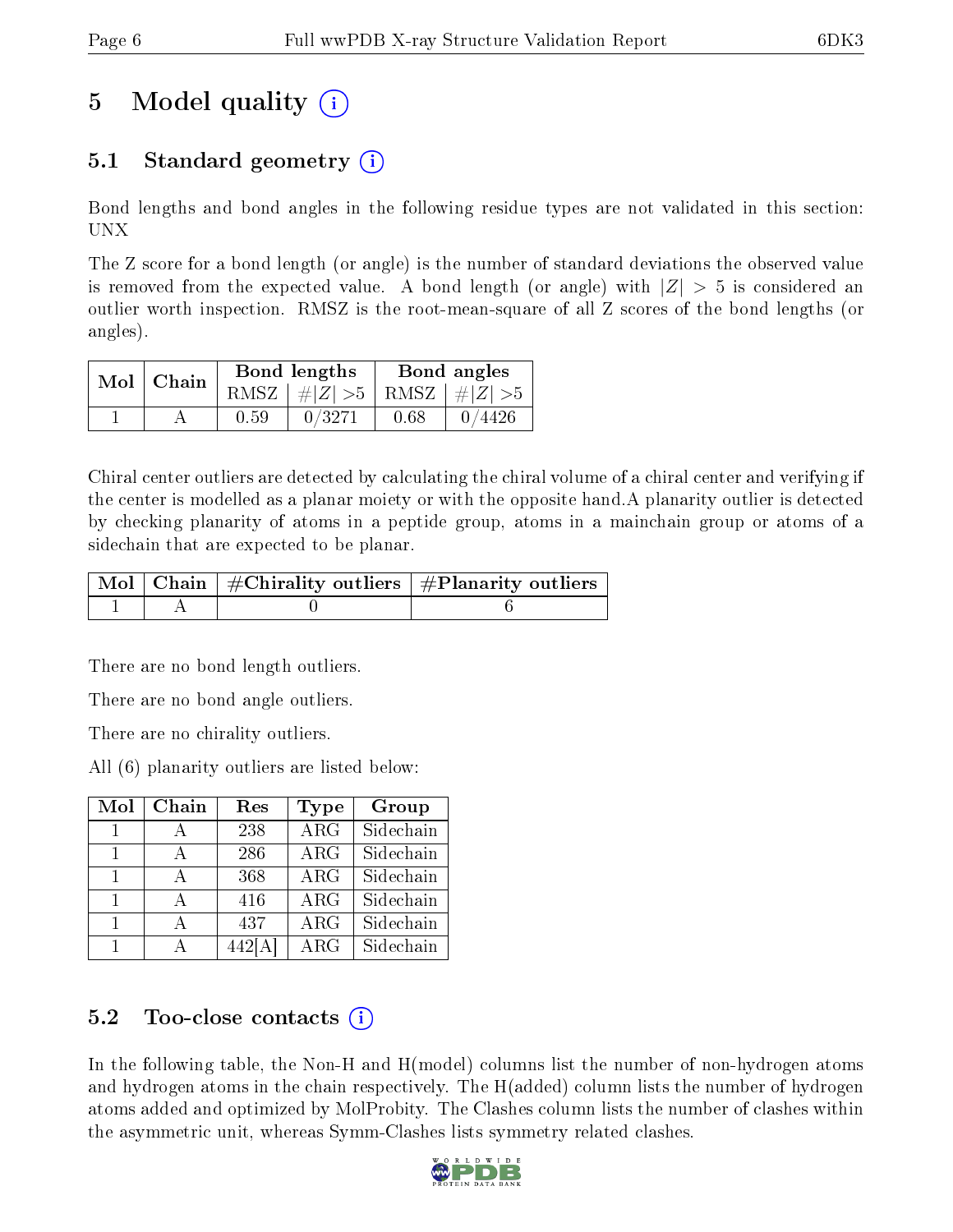| Mol |      |     | Chain   Non-H   $H(model)$   $H(added)$   Clashes   Symm-Clashes |
|-----|------|-----|------------------------------------------------------------------|
|     | 3216 | -94 |                                                                  |
|     |      |     |                                                                  |
|     | 167  |     |                                                                  |
|     | 3389 |     |                                                                  |

The all-atom clashscore is defined as the number of clashes found per 1000 atoms (including hydrogen atoms). The all-atom clashscore for this structure is 4.

All (25) close contacts within the same asymmetric unit are listed below, sorted by their clash magnitude.

| Atom-1                      | Atom-2               | Interatomic      | Clash         |  |
|-----------------------------|----------------------|------------------|---------------|--|
|                             |                      | distance $(\AA)$ | overlap $(A)$ |  |
| 1: A: 439: ASP: OD1         | 1:A:442[A]:ARG:NH1   | 2.04             | 0.89          |  |
| 1:A:368:ARG:HH21            | 1: A: 368:ARG:HG3    | 1.44             | 0.81          |  |
| 1:A:327:PRO:HB2             | 1:A:332:ILE:HD11     | 1.64             | 0.78          |  |
| 1:A:204:ILE:O               | 3:A:1101:HOH:O       | $2.15\,$         | 0.64          |  |
| 1: A:112: VAL:O             | 1: A:115: ILE:N      | 2.31             | 0.63          |  |
| 1: A: 139: GLN:N            | 1:A:140:PRO:CD       | 2.63             | 0.61          |  |
| 1:A:238:ARG:O               | 1:A:238:ARG:HD3      | 2.02             | 0.58          |  |
| 1: A: 116: GLU: CD          | 1: A: 139: GLN: HE21 | $2.07\,$         | 0.56          |  |
| 1: A: 139: GLN:N            | 1:A:140:PRO:HD3      | $2.21\,$         | 0.56          |  |
| 1:A:327:PRO:HB2             | 1:A:332:ILE:CD1      | 2.35             | 0.54          |  |
| 1: A: 139: GLN: H           | 1:A:140:PRO:HD3      | 1.73             | 0.51          |  |
| 1:A:261:ALA:O               | 1:A:348:ARG:NH1      | 2.45             | 0.49          |  |
| 1:A:146:ALA:HA              | 1:A:290:II.E:HDI1    | 1.95             | $0.48\,$      |  |
| 1:A:209:LEU:O               | 1: A:209:LEU:HD23    | 2.14             | 0.47          |  |
| $1:A:\overline{214:ARG:NE}$ | 1: A:243: GLU:OE2    | 2.49             | 0.46          |  |
| 1:A:214:ARG:O               | 1:A:217:ARG:HD3      | 2.16             | 0.46          |  |
| 1: A:209:LEU:C              | 1:A:209:LEU:HD23     | 2.37             | 0.45          |  |
| 1:A:117:LEU:O               | 1:A:121:ARG:HG3      | 2.17             | 0.44          |  |
| 1:A:428:ALA:N               | 1:A:429:PRO:CD       | 2.81             | 0.44          |  |
| 1: A: 163: GLY: O           | 1:A:194:PRO:HA       | 2.18             | 0.44          |  |
| 1:A:146:ALA:O               | 1:A:150:VAL:HG23     | 2.17             | 0.43          |  |
| 1: A:116: GLU:OE2           | 1:A:139:GLN:NE2      | 2.49             | 0.43          |  |
| 1:A:277:THR:HA              | 1:A:287:SER:O        | 2.18             | 0.42          |  |
| 1: A:162:MET:HB2            | 1:A:221:ILE:HG12     | 2.02             | 0.41          |  |
| 1: A:367: GLU:OE1           | 1:A:442[B]:ARG:NH1   | 2.54             | 0.40          |  |

There are no symmetry-related clashes.

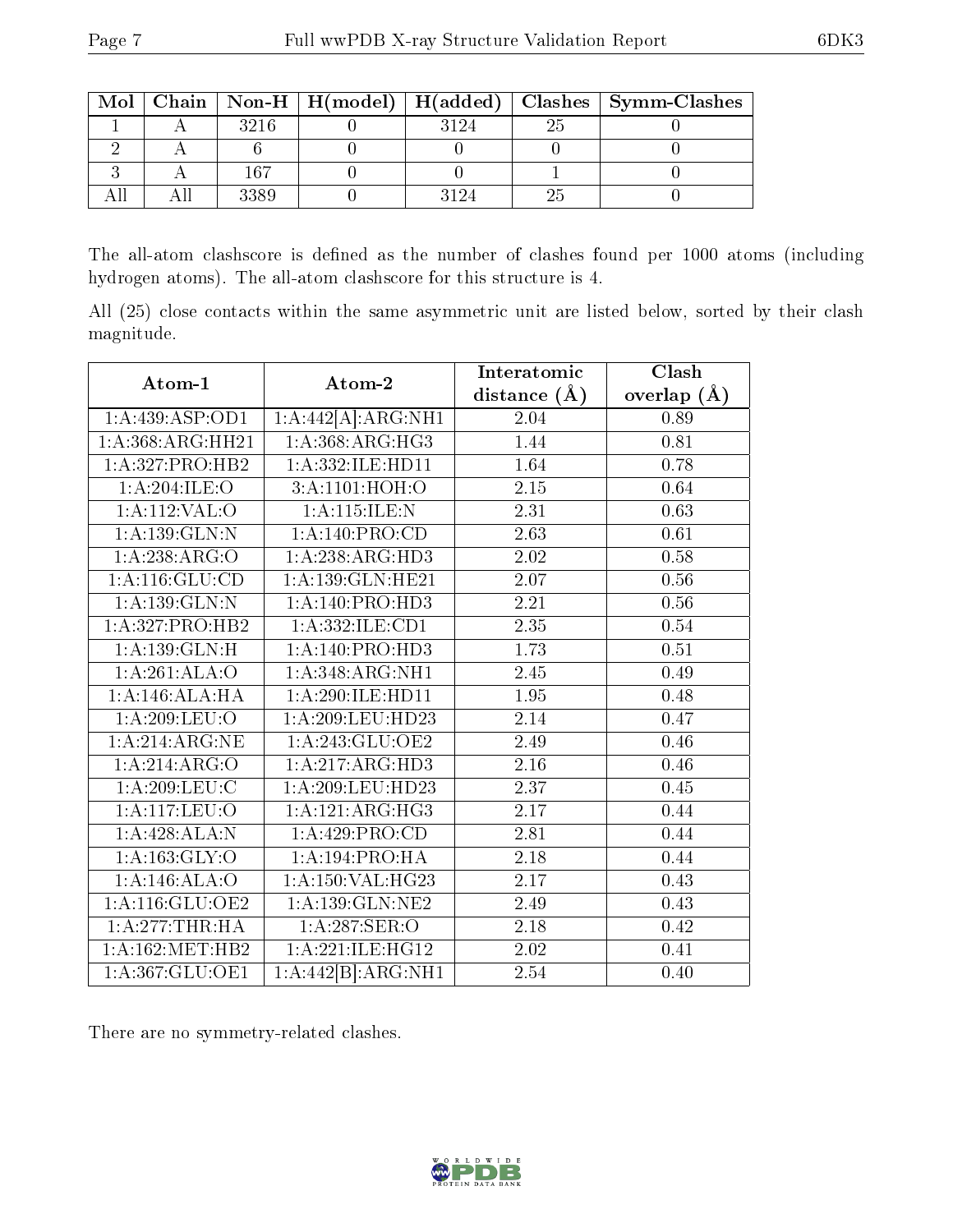### 5.3 Torsion angles (i)

#### 5.3.1 Protein backbone  $(i)$

In the following table, the Percentiles column shows the percent Ramachandran outliers of the chain as a percentile score with respect to all X-ray entries followed by that with respect to entries of similar resolution.

The Analysed column shows the number of residues for which the backbone conformation was analysed, and the total number of residues.

| Mol   Chain | Analysed                              | Favoured   Allowed   Outliers   Percentiles |  |  |                                                          |  |
|-------------|---------------------------------------|---------------------------------------------|--|--|----------------------------------------------------------|--|
|             | $416/488$ (85%)   406 (98%)   10 (2%) |                                             |  |  | $\begin{array}{ c c c }\n\hline\n100 & 100\n\end{array}$ |  |

There are no Ramachandran outliers to report.

#### $5.3.2$  Protein sidechains  $(i)$

In the following table, the Percentiles column shows the percent sidechain outliers of the chain as a percentile score with respect to all X-ray entries followed by that with respect to entries of similar resolution.

The Analysed column shows the number of residues for which the sidechain conformation was analysed, and the total number of residues.

| Mol   Chain | Analysed                          | Rotameric   Outliers   Percentiles |  |                |  |
|-------------|-----------------------------------|------------------------------------|--|----------------|--|
|             | $320/400$ $(80\%)$   318 $(99\%)$ |                                    |  | $2(1\%)$ 86 87 |  |

All (2) residues with a non-rotameric sidechain are listed below:

| Mol | Chain | Res | 1'ype |
|-----|-------|-----|-------|
|     |       |     |       |
|     |       |     |       |

Some sidechains can be flipped to improve hydrogen bonding and reduce clashes. There are no such sidechains identified.

#### 5.3.3 RNA (1)

There are no RNA molecules in this entry.

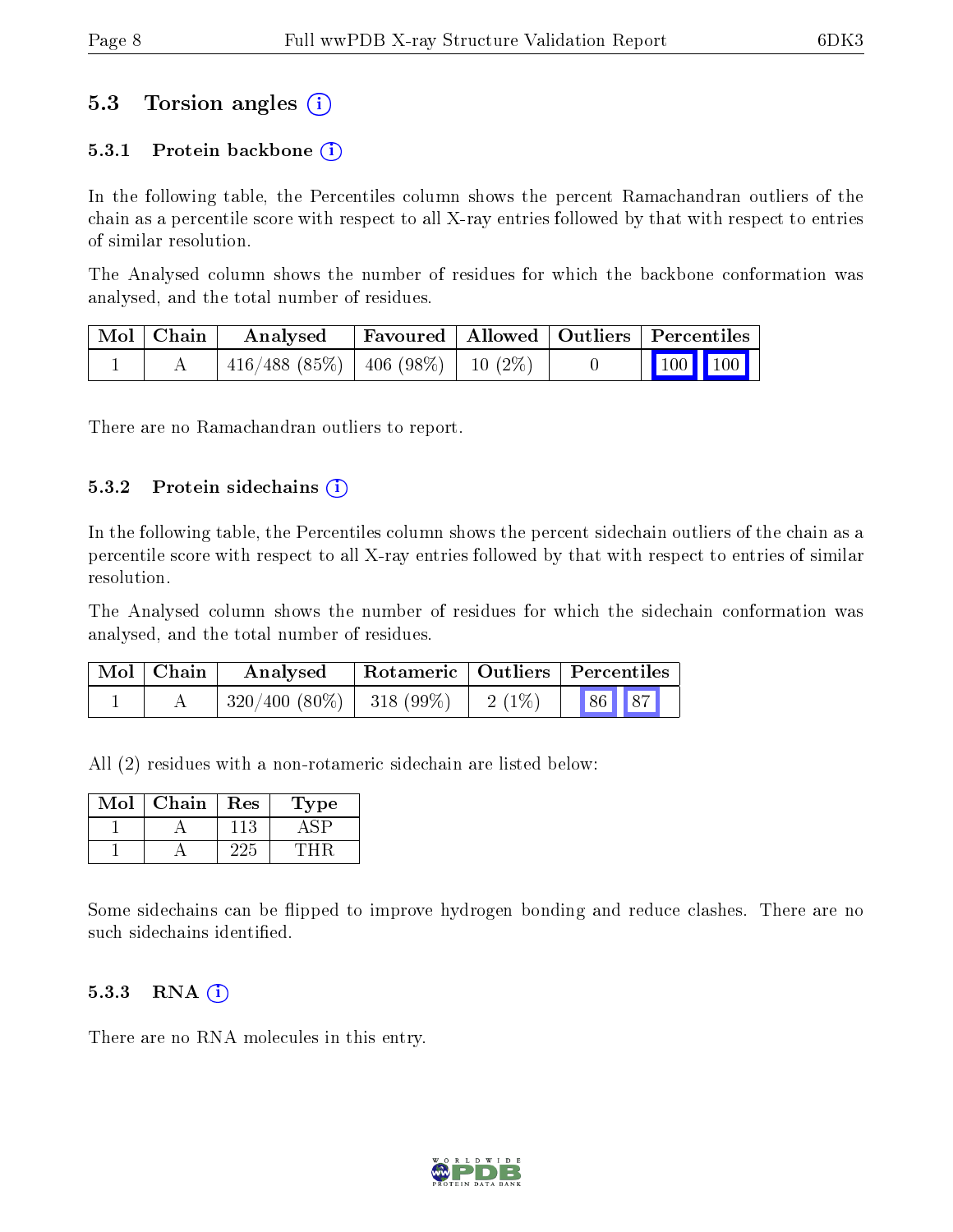### 5.4 Non-standard residues in protein, DNA, RNA chains (i)

There are no non-standard protein/DNA/RNA residues in this entry.

#### 5.5 Carbohydrates  $(i)$

There are no carbohydrates in this entry.

#### 5.6 Ligand geometry (i)

Of 6 ligands modelled in this entry, 6 are unknown - leaving 0 for Mogul analysis.

There are no bond length outliers.

There are no bond angle outliers.

There are no chirality outliers.

There are no torsion outliers.

There are no ring outliers.

No monomer is involved in short contacts.

### 5.7 [O](https://www.wwpdb.org/validation/2017/XrayValidationReportHelp#nonstandard_residues_and_ligands)ther polymers  $(i)$

There are no such residues in this entry.

### 5.8 Polymer linkage issues  $(i)$

There are no chain breaks in this entry.

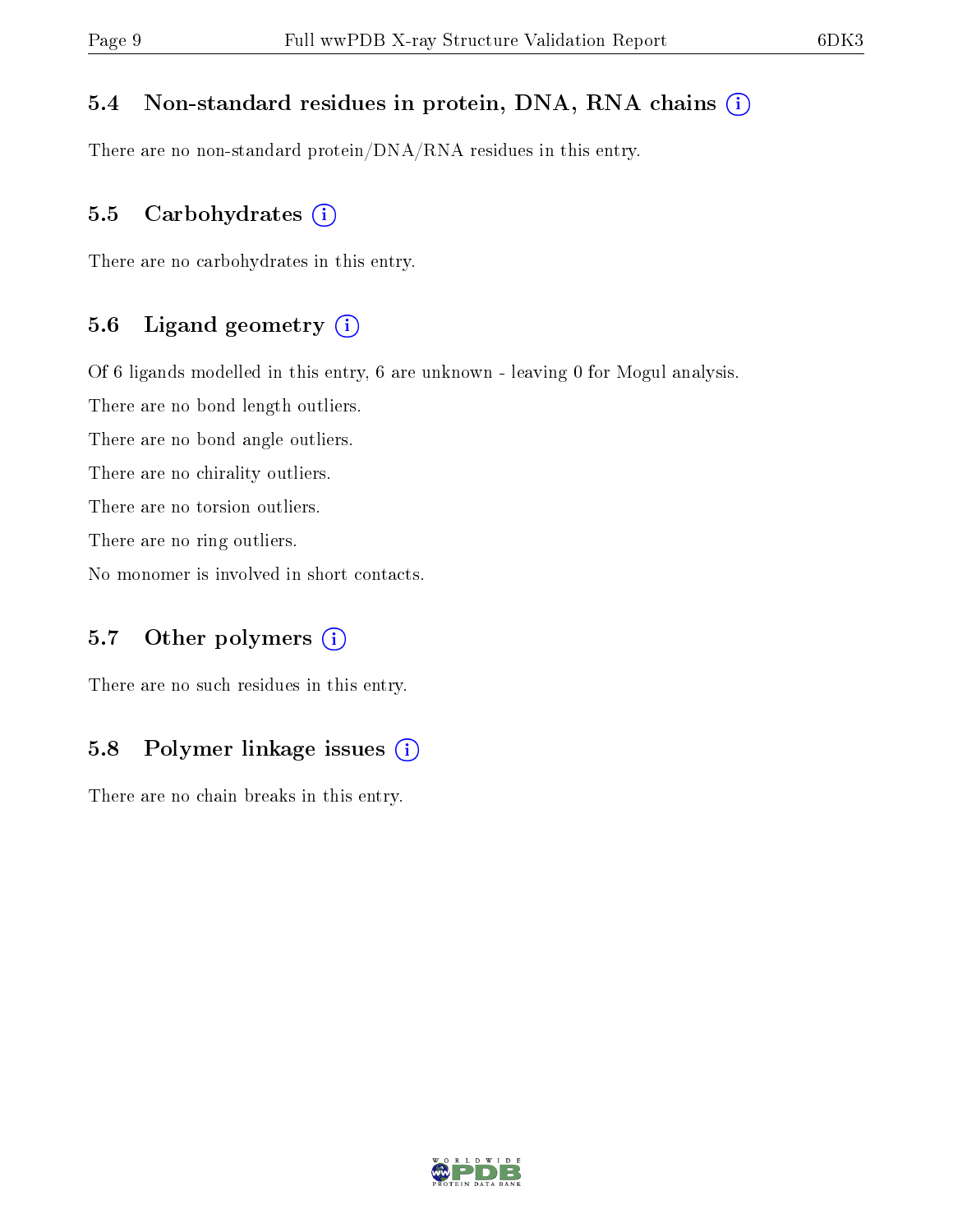### 6 Fit of model and data  $(i)$

### 6.1 Protein, DNA and RNA chains  $(i)$

In the following table, the column labelled  $#RSRZ> 2'$  contains the number (and percentage) of RSRZ outliers, followed by percent RSRZ outliers for the chain as percentile scores relative to all X-ray entries and entries of similar resolution. The OWAB column contains the minimum, median,  $95<sup>th</sup>$  percentile and maximum values of the occupancy-weighted average B-factor per residue. The column labelled ' $Q< 0.9$ ' lists the number of (and percentage) of residues with an average occupancy less than 0.9.

| Mol Chain | Analysed                    | $  <$ RSRZ $>$ | $\rm \#RSRZ{>}2$                   | $\mid$ OWAB( $A^2$ ) $\mid$ Q<0.9 |  |
|-----------|-----------------------------|----------------|------------------------------------|-----------------------------------|--|
|           | $\mid$ 423/488 (86%) $\mid$ | 0.06           | 25 (5%)   22   24   31, 46, 72, 91 |                                   |  |

All (25) RSRZ outliers are listed below:

| Mol            | Chain              | Res              | <b>Type</b>             | <b>RSRZ</b>      |
|----------------|--------------------|------------------|-------------------------|------------------|
| $\mathbf{1}$   | A                  | 99               | <b>GLY</b>              | 6.0              |
| $\overline{1}$ | $\overline{\rm A}$ | 97               | <b>SER</b>              | 3.7              |
| $\overline{1}$ | $\overline{A}$     | 299              | <b>VAL</b>              | $3.5\,$          |
| $\overline{1}$ | $\overline{A}$     | 320              | PHE                     | 3.4              |
| $\overline{1}$ | $\overline{A}$     | $\overline{305}$ | $\overline{\rm{ARG}}$   | $\overline{3.2}$ |
| $\overline{1}$ | $\overline{\rm A}$ | 141              | <b>TYR</b>              | $\overline{3.2}$ |
| $\overline{1}$ | $\overline{A}$     | 304              | $\overline{\text{GLY}}$ | 3.0              |
| $\overline{1}$ | $\overline{A}$     | 216              | PHE                     | $3.0\,$          |
| $\overline{1}$ | $\overline{\rm A}$ | 158              | <b>HIS</b>              | 3.0              |
| $\overline{1}$ | $\overline{A}$     | 298              | $\overline{\rm ALA}$    | 2.8              |
| $\overline{1}$ | $\overline{\rm A}$ | 96               | <b>TYR</b>              | $2.8\,$          |
| $\overline{1}$ | $\overline{A}$     | $\overline{157}$ | $\overline{\text{PRO}}$ | $\overline{2.8}$ |
| $\overline{1}$ | $\overline{\rm A}$ | 112              | <b>VAL</b>              | 2.7              |
| $\overline{1}$ | $\overline{A}$     | $\overline{321}$ | $\overline{\text{PRO}}$ | $\overline{2.7}$ |
| $\overline{1}$ | $\overline{A}$     | 325              | $\overline{\text{GLY}}$ | $\overline{2.6}$ |
| $\overline{1}$ | $\overline{A}$     | 215              | $\overline{\text{LEU}}$ | $2.\overline{5}$ |
| $\overline{1}$ | $\overline{A}$     | 466              | $\overline{\text{GLN}}$ | 2.4              |
| $\overline{1}$ | $\overline{\rm A}$ | 326              | $\overline{\text{GLY}}$ | 2.4              |
| $\overline{1}$ | $\overline{A}$     | 301              | <b>PRO</b>              | 2.3              |
| $\mathbf{1}$   | $\overline{A}$     | 327              | PRO                     | $2.2\,$          |
| $\overline{1}$ | $\overline{\rm A}$ | 89               | <b>GLY</b>              | $2.2\,$          |
| $\overline{1}$ | $\overline{\rm A}$ | 110              | GLU                     | 2.2              |
| $\overline{1}$ | $\overline{\rm A}$ | 42               | <b>GLY</b>              | 2.1              |
| $\overline{1}$ | $\overline{\rm A}$ | $\overline{88}$  | <b>LEU</b>              | $2.0\,$          |
| $\mathbf{1}$   | $\overline{\rm A}$ | 146              | <b>ALA</b>              | 2.0              |